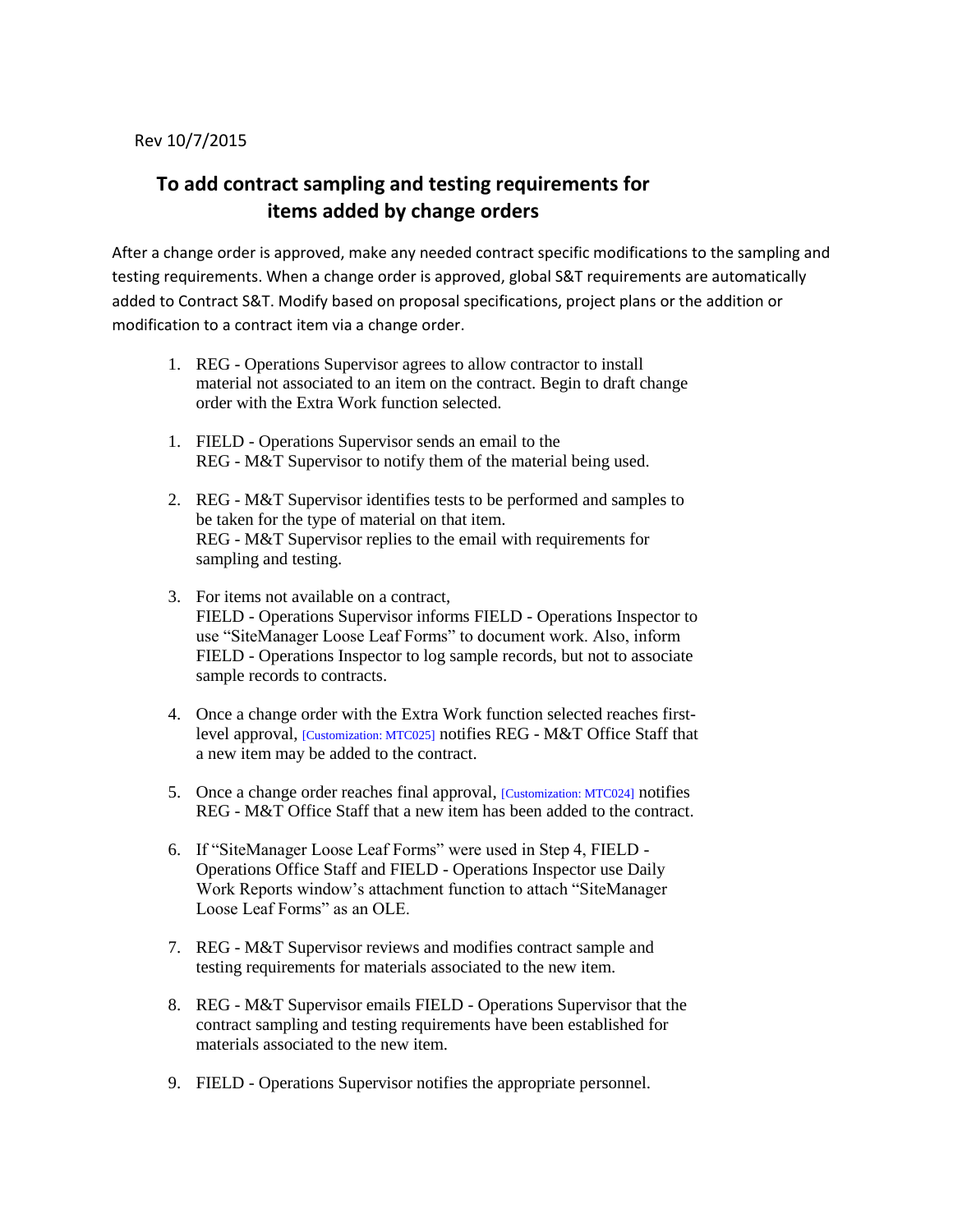- 10. For any samples recorded prior to the change order being approved, all sample creators associate all samples previously recorded to the appropriate contracts—as soon as possible.
- 11. We now open the *Contract Sample and Testing Requirements* window:

| SiteManager Panel                 |                                                   |                         | x                            |
|-----------------------------------|---------------------------------------------------|-------------------------|------------------------------|
|                                   | Main Panel                                        | Materials Management(+) | <b>Contract Materials(+)</b> |
| 雈<br>Contract<br><b>Materials</b> | <b>fil</b><br>Contract<br>Sampling and<br>Testing |                         |                              |

12. Find each item added by the change order by matching the "*Line Item Number*"

| Contract                               |                                              |                      | 4PILOT                     |               |
|----------------------------------------|----------------------------------------------|----------------------|----------------------------|---------------|
| Project/Line Item                      |                                              |                      | 36001-3290-14, 0460, STREA |               |
|                                        |                                              |                      |                            |               |
|                                        |                                              |                      |                            |               |
| Find:<br>Project/Line Item             |                                              |                      |                            |               |
|                                        |                                              |                      |                            |               |
| <b>Project Number</b><br>36001-3290-14 | Line Item Number Poposal Line Number<br>0460 | 00<br>Ω              |                            | <b>STREAT</b> |
| 36001-3290-14                          | 0470                                         | ō<br>10              |                            | <b>STREAT</b> |
| 36001-3290-14                          | 0480                                         | Ō<br>20              |                            | <b>STREAM</b> |
| 36001-3290-14                          | 0490                                         | 30<br>Ō              |                            | <b>STREAT</b> |
| 36001-3290-14                          | 0500                                         | $\overline{0}$<br>40 |                            | <b>PLACIN</b> |
| 36001-3290-14                          | 0510                                         | 0<br>50              |                            | <b>SEDIME</b> |
|                                        |                                              |                      |                            |               |
|                                        | Ш                                            |                      |                            |               |

In the *Contract Sample and Testing Requirements* window, REG - M&T Supervisor associates the proper materials in place of the placeholder material to the contract item, sets the conversion factor, and associates appropriate tests.

13. REG - M&T Supervisor deletes the placeholder material, **999.99.999 – No Test Assigned** from the Contract Sample and Testing Requirements window.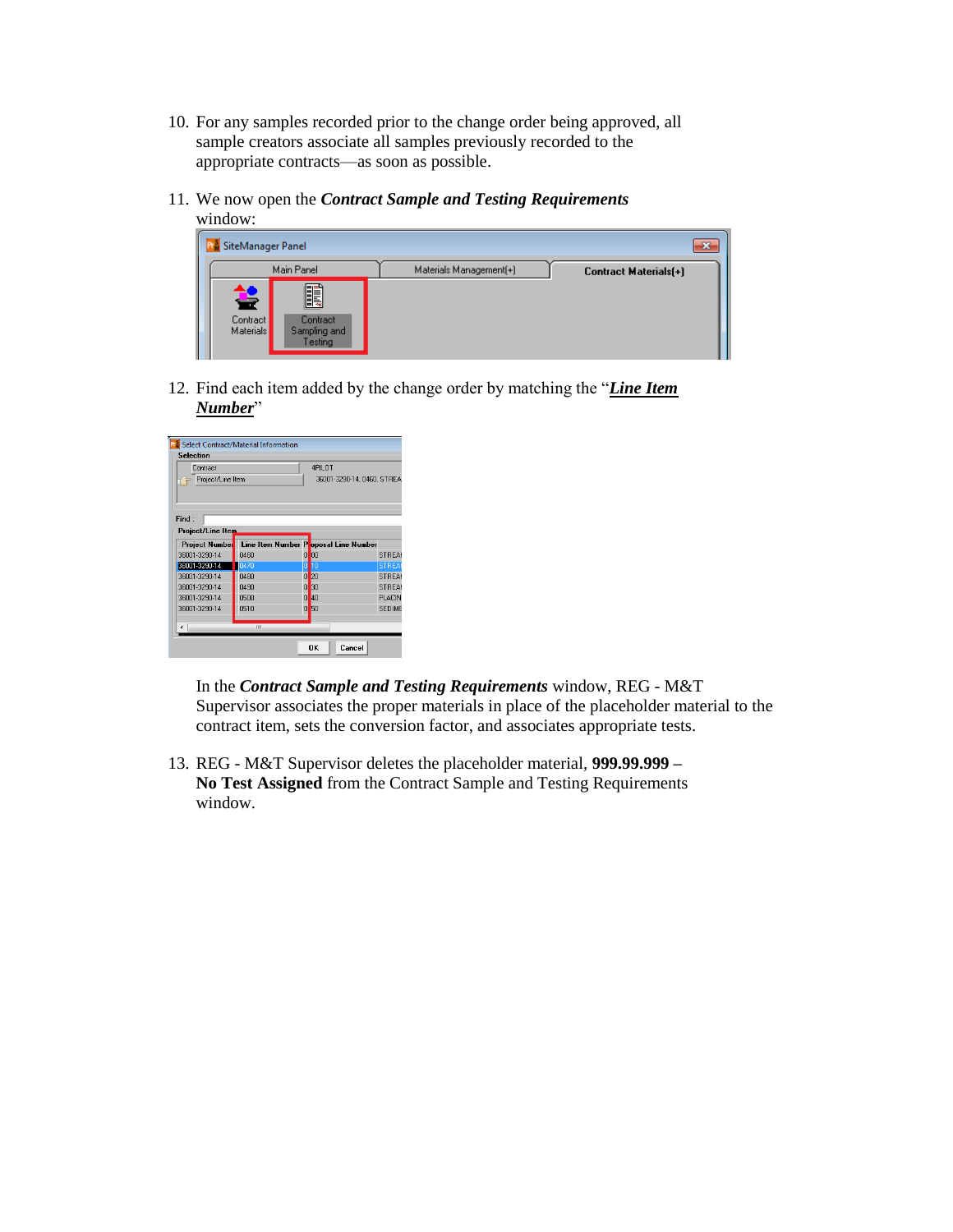| ■■■■全国                                                                              |                              |                    |                                                        |                                 |               |                      |                            |   |
|-------------------------------------------------------------------------------------|------------------------------|--------------------|--------------------------------------------------------|---------------------------------|---------------|----------------------|----------------------------|---|
| <b>Contract Sample and Testing Requirements</b>                                     |                              |                    |                                                        |                                 |               |                      |                            |   |
| <b>Materials</b>                                                                    |                              | Sample and Testing |                                                        |                                 |               |                      |                            |   |
| Contract 4PILOT<br>Item Unit C.Y.                                                   | Project                      | 36001-3290-14      |                                                        | Line Item Nbr                   | 0350          | <b>Bid Item Code</b> | 203-01.79                  |   |
| Proposal Line Nbr: 0370                                                             |                              |                    |                                                        |                                 |               |                      |                            |   |
|                                                                                     | Desc. 1: EXCAVATION/BACKFILL |                    |                                                        |                                 |               |                      |                            |   |
| Desc. 2:                                                                            |                              |                    |                                                        |                                 |               |                      |                            |   |
| Supp Desc1<br>Supp Desc2                                                            |                              |                    |                                                        |                                 |               |                      |                            |   |
|                                                                                     |                              |                    |                                                        |                                 |               |                      |                            |   |
| <b>Material Code</b>                                                                | <b>Material Full Name</b>    |                    |                                                        |                                 | <b>Status</b> |                      | <b>Material Short Name</b> |   |
| 999.99.999                                                                          | No Test Assigned             |                    |                                                        |                                 | A.            | No Test Assigned     |                            |   |
| Material Code: 999.99.999<br><b>Conversion Factor:</b><br><b>Material Quantity:</b> |                              | 1.00000<br>25,000  | No Test Assigned<br>Material Unit: NO UNIT(S) SELECTED | <b>Approved Source Required</b> |               |                      |                            |   |
|                                                                                     |                              |                    |                                                        |                                 |               |                      |                            | ▼ |
| <b>Special Instruction:</b>                                                         |                              |                    |                                                        |                                 |               |                      |                            |   |
|                                                                                     |                              |                    |                                                        |                                 |               |                      |                            |   |

- 14. Next the correct material(s) and test(s) need to be added to the item.
	- i. Click the "New" icon at the top of the window.
	- ii. Enter material code, conversion factor, and Special Instruction (special instruction is optional) and save. NOTE: use zero conversion factor if you do not want money withheld from the contractor if all tests are not performed.

| <b>Materials</b>          | Sample and Testing                 |                                    |                                 |                                   |        |
|---------------------------|------------------------------------|------------------------------------|---------------------------------|-----------------------------------|--------|
| 4PILOT<br>Contract        | 36001-3290-14<br>Project           | Line Item Nbr                      | 0350                            | 203-01.79<br><b>Bid Item Code</b> |        |
| Item Unit C.Y.            |                                    |                                    |                                 |                                   |        |
| Proposal Line Nbr: 0370   |                                    |                                    |                                 |                                   |        |
|                           | Desc. 1: EXCAVATION/BACKFILL       |                                    |                                 |                                   |        |
| Desc. 2:                  |                                    |                                    |                                 |                                   |        |
| Supp Desc1                |                                    |                                    |                                 |                                   |        |
| Supp Desc2                |                                    |                                    |                                 |                                   |        |
| <b>Material Code</b>      | <b>Material Full Name</b>          |                                    | <b>Status</b>                   | <b>Material Short Name</b>        |        |
|                           |                                    |                                    |                                 |                                   |        |
| 205.04.001                | Embankment Material (Unclassified) |                                    |                                 | <b>Unclass Embankment</b>         |        |
|                           | Material Code: 205.04.001          | Embankment Material (Unclassified) |                                 |                                   |        |
| <b>Conversion Factor:</b> | 1.00000                            |                                    |                                 |                                   |        |
| <b>Material Quantity:</b> |                                    | Material Unit: Cubic Yard          | <b>Approved Source Required</b> |                                   | ᅬ<br>Ξ |